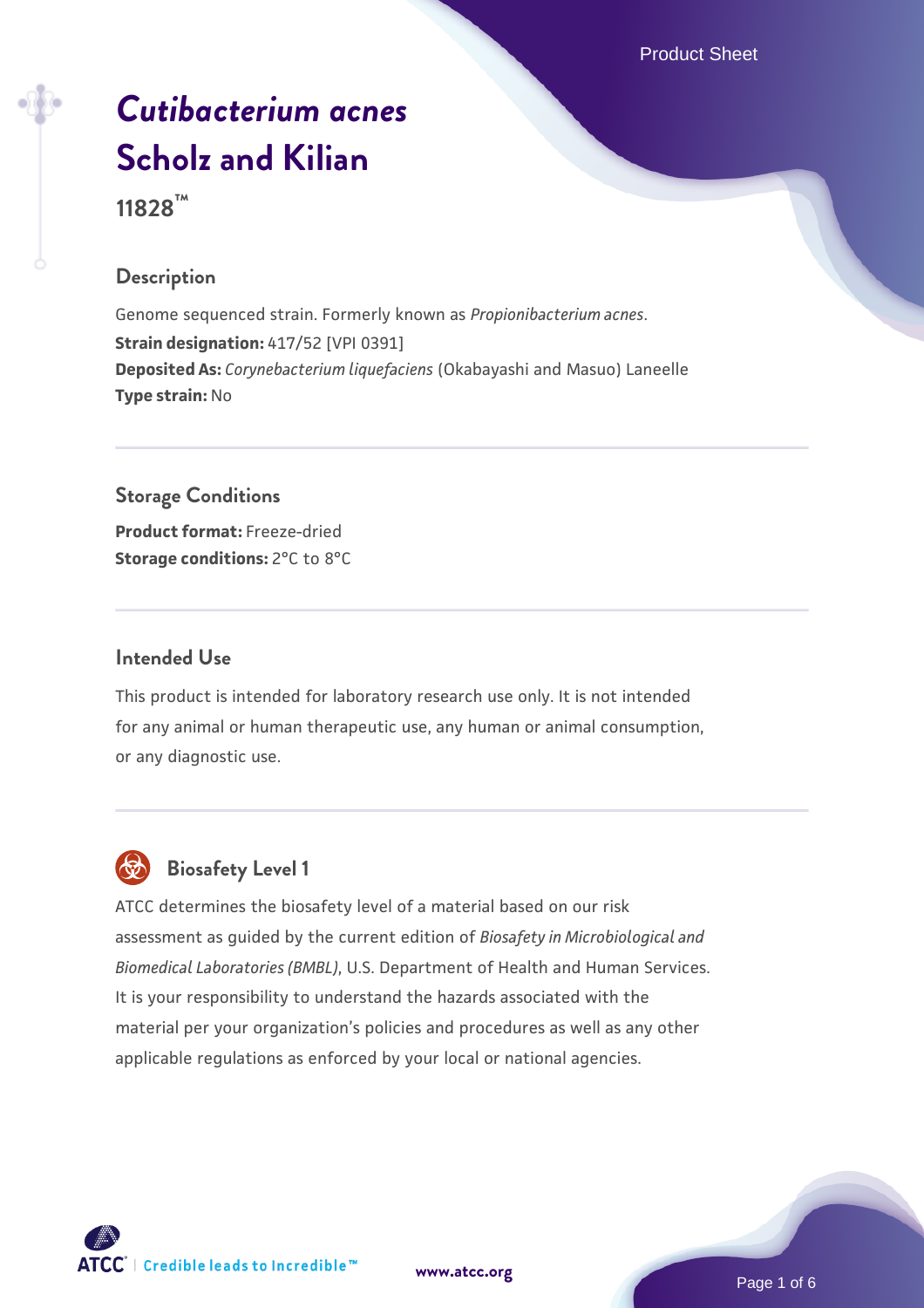ATCC highly recommends that appropriate personal protective equipment is always used when handling vials. For cultures that require storage in liquid nitrogen, it is important to note that some vials may leak when submersed in liquid nitrogen and will slowly fill with liquid nitrogen. Upon thawing, the conversion of the liquid nitrogen back to its gas phase may result in the vial exploding or blowing off its cap with dangerous force creating flying debris. Unless necessary, ATCC recommends that these cultures be stored in the vapor phase of liquid nitrogen rather than submersed in liquid nitrogen.

# **Certificate of Analysis**

For batch-specific test results, refer to the applicable certificate of analysis that can be found at www.atcc.org.

## **Growth Conditions**

**Medium:**  [ATCC Medium 2107: Modified Reinforced Clostridial](https://www.atcc.org/-/media/product-assets/documents/microbial-media-formulations/2/1/0/7/atcc-medium-2107.pdf?rev=ee9354b0a6e64625ada8a6381e27065c) [ATCC Medium 260: Trypticase soy agar/broth with defibrinated sheep blood](https://www.atcc.org/-/media/product-assets/documents/microbial-media-formulations/2/6/0/atcc-medium-0260.pdf?rev=5d6614780b1c4acf817a324e2507f087) **Temperature:** 37°C **Atmosphere:** Anaerobic

#### **Handling Procedures**

- 1. Open vial according to enclosed instructions or visit www.atcc.org for instructions.
- 2. Under anaerobic conditions aseptically rehydrate the entire pellet with approximately 0.5 mL of #2107 broth. Aseptically transfer the entire contents to a 5-6 mL tube of #2107 broth. Additional test tubes can be

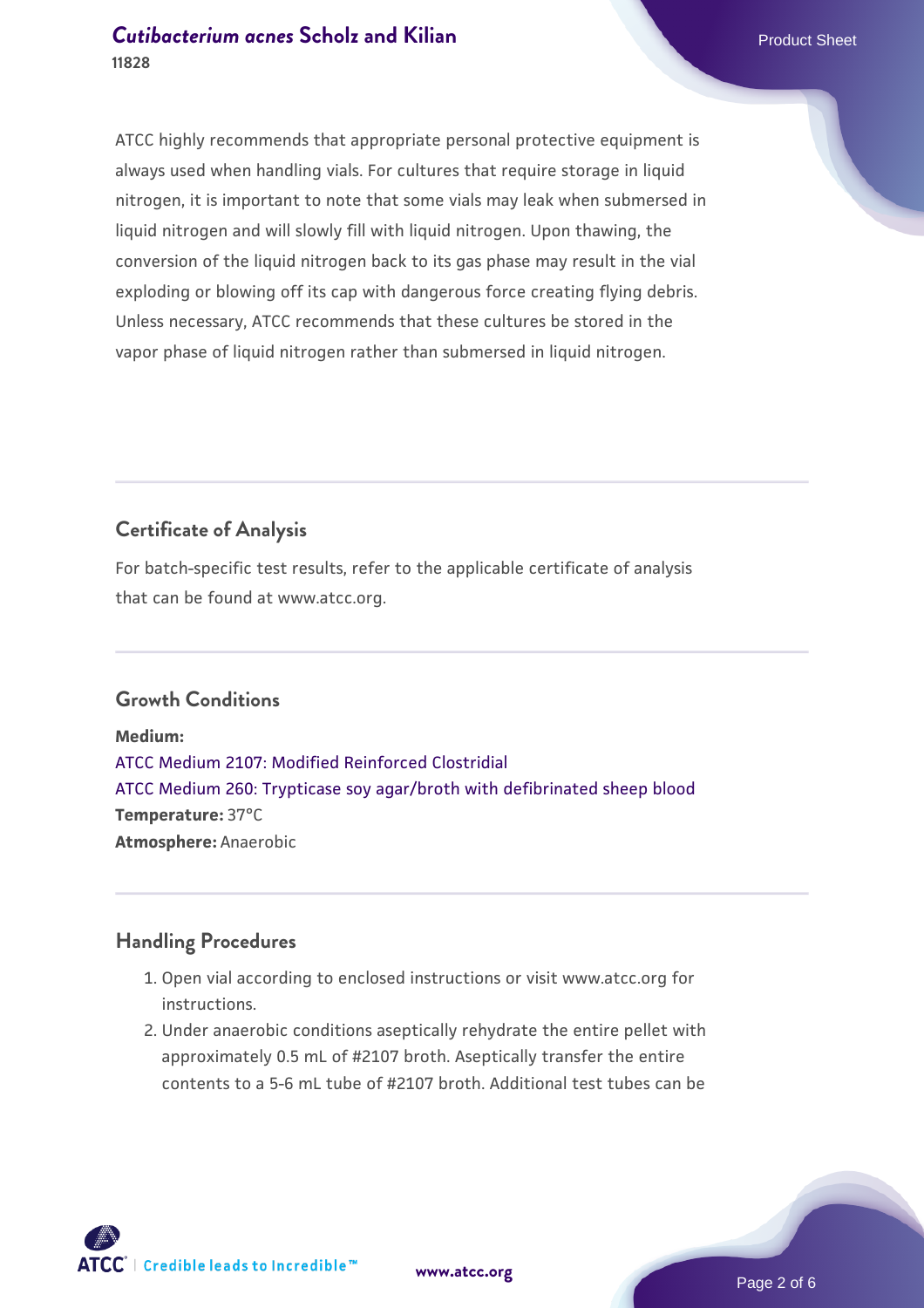inoculated by transferring 0.5 mL of the primary broth tube to these secondary broth tubes. Best practice dictates the use of pre-reduced media.

- 3. Use several drops of the primary broth tube to inoculate a brucella blood plate and/or #260 agar slant.
- 4. Incubate in an anaerobic atmosphere at 37°C for 24 to 48 hours. Incubate one agar plate aerobically at 37°C to check for contamination.

#### ANAEROBIC CONDITIONS:

Anaerobic conditions for transfer may be obtained by the use of an anaerobic gas chamber or placement of test tubes under a gassing cannula system connected to anaerobic gas.

Anaerobic conditions for incubation may be obtained by any of the following:

- Loose screw caps on test tubes in an anaerobic chamber
- Loose screw caps on test tubes in an activated anaerobic gas pack jar
- Use of sterile butyl rubber stoppers on test tubes so that an anaerobic gas headspace is retained

#### **Notes**

PRAS Brucella agar may be used for agar growth medium.

Always use freshly prepared pre-reduced media or pre-reduced media that has been previously prepared but stored under anaerobic conditions. Resazurin in the media is a color indicator for anaerobic conditions. Observance of pink color in the medium before use or during incubation shows anaerobic conditions have not been met and oxidation has occurred. Medium should be discarded.

Additional information on this culture is available on the  $\tt{ATCC}^{\textdegree}$  web site at www.atcc.org.

#### **Material Citation**



**[www.atcc.org](http://www.atcc.org)**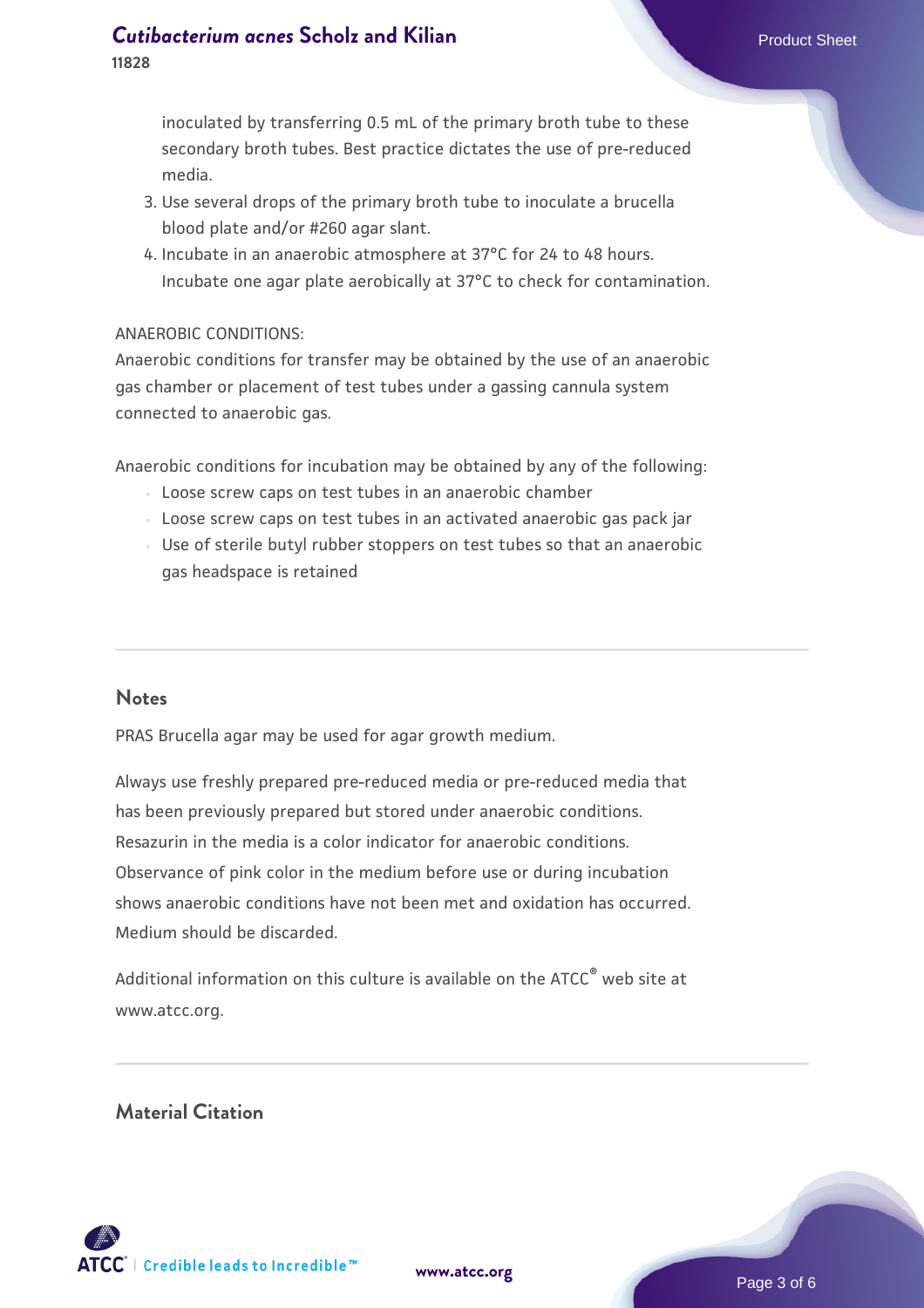If use of this material results in a scientific publication, please cite the material in the following manner: *Cutibacterium acnes* Scholz and Kilian (ATCC 11828)

#### **References**

References and other information relating to this material are available at www.atcc.org.

#### **Warranty**

The product is provided 'AS IS' and the viability of ATCC<sup>®</sup> products is warranted for 30 days from the date of shipment, provided that the customer has stored and handled the product according to the information included on the product information sheet, website, and Certificate of Analysis. For living cultures, ATCC lists the media formulation and reagents that have been found to be effective for the product. While other unspecified media and reagents may also produce satisfactory results, a change in the ATCC and/or depositor-recommended protocols may affect the recovery, growth, and/or function of the product. If an alternative medium formulation or reagent is used, the ATCC warranty for viability is no longer valid. Except as expressly set forth herein, no other warranties of any kind are provided, express or implied, including, but not limited to, any implied warranties of merchantability, fitness for a particular purpose, manufacture according to cGMP standards, typicality, safety, accuracy, and/or noninfringement.

## **Disclaimers**

This product is intended for laboratory research use only. It is not intended



**[www.atcc.org](http://www.atcc.org)**

Page 4 of 6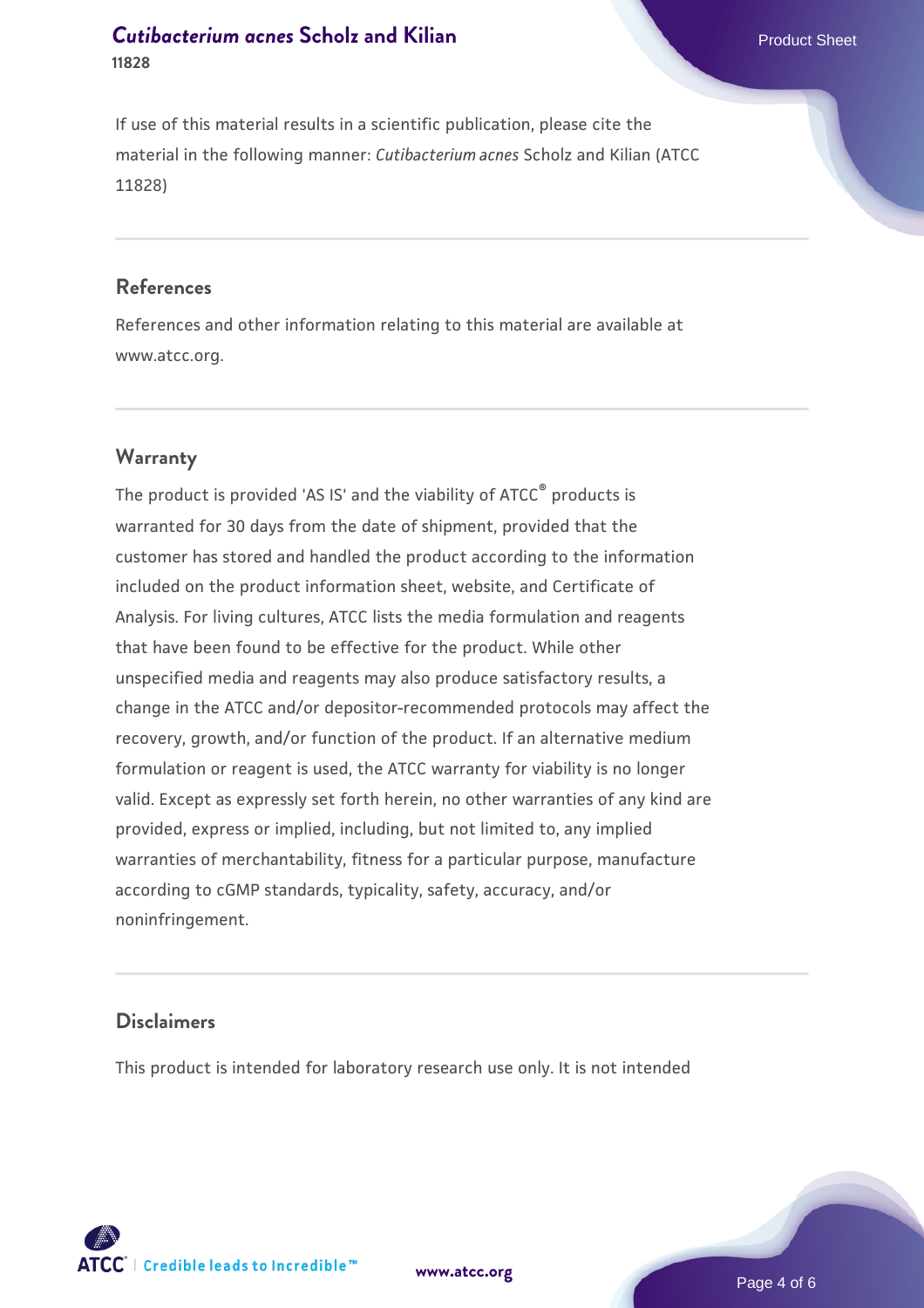for any animal or human therapeutic use, any human or animal consumption, or any diagnostic use. Any proposed commercial use is prohibited without a license from ATCC.

While ATCC uses reasonable efforts to include accurate and up-to-date information on this product sheet, ATCC makes no warranties or representations as to its accuracy. Citations from scientific literature and patents are provided for informational purposes only. ATCC does not warrant that such information has been confirmed to be accurate or complete and the customer bears the sole responsibility of confirming the accuracy and completeness of any such information.

This product is sent on the condition that the customer is responsible for and assumes all risk and responsibility in connection with the receipt, handling, storage, disposal, and use of the ATCC product including without limitation taking all appropriate safety and handling precautions to minimize health or environmental risk. As a condition of receiving the material, the customer agrees that any activity undertaken with the ATCC product and any progeny or modifications will be conducted in compliance with all applicable laws, regulations, and guidelines. This product is provided 'AS IS' with no representations or warranties whatsoever except as expressly set forth herein and in no event shall ATCC, its parents, subsidiaries, directors, officers, agents, employees, assigns, successors, and affiliates be liable for indirect, special, incidental, or consequential damages of any kind in connection with or arising out of the customer's use of the product. While reasonable effort is made to ensure authenticity and reliability of materials on deposit, ATCC is not liable for damages arising from the misidentification or misrepresentation of such materials.

Please see the material transfer agreement (MTA) for further details regarding the use of this product. The MTA is available at www.atcc.org.

#### **Copyright and Trademark Information**

© ATCC 2021. All rights reserved. ATCC is a registered trademark of the American Type Culture Collection.



**[www.atcc.org](http://www.atcc.org)**

Page 5 of 6